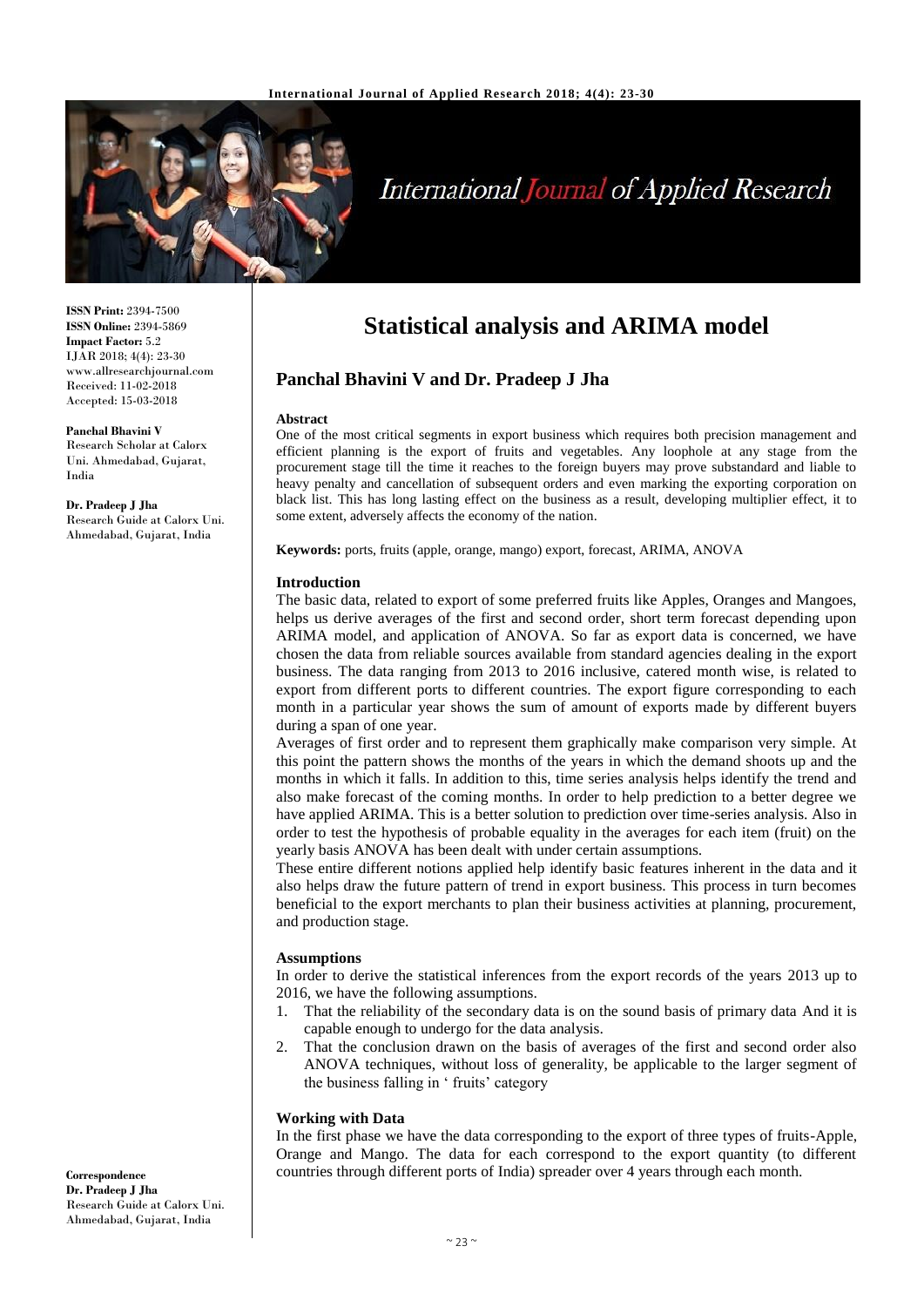### **Export data of frozen Fruits from different ports**

| Month/Year | 2013               | 2014               | 2015               | 2016               | Avg. | Grand Avg. |
|------------|--------------------|--------------------|--------------------|--------------------|------|------------|
|            | Total no. of items | Total no. of items | Total no. of items | Total no. of items |      |            |
| January    | 102                | 59                 | 161                | 64                 | 819  |            |
| February   | 63                 | 53                 | 87                 | 90                 |      | 68.25      |
| March      | 40                 | 8                  | 39                 | 53                 |      |            |
| April      | 24                 | 5                  | 35                 | 14                 | 314  |            |
| May        | 14                 |                    | 19                 | 8                  |      | 26.16667   |
| June       | 58                 | 49                 | 25                 | 62                 |      |            |
| July       | 93                 | 99                 | 97                 | 88                 | 1353 |            |
| August     | 114                | 96                 | 158                | 95                 |      | 112.75     |
| September  | 127                | 141                | 137                | 108                |      |            |
| October    | 159                | 156                | 171                | 132                | 1776 |            |
| November   | 132                | 156                | 158                | 102                |      | 148        |
| December   | 181                | 192                | 141                | 96                 |      |            |
| Total      | 1107               | 1015               | 1228               | 912                |      |            |
| Mean       | 92.25              | 84.58333           | 102.3333           | 76                 |      |            |

**Table 1:** (a) Export of Apples from Bombay air cargo

**Table 1:** (b) Export of Apples from Nahva Sheva

| <b>Month/Year</b> | 2013               | 2014               | 2015               | 2016               | Avg. | Grand Avg. |
|-------------------|--------------------|--------------------|--------------------|--------------------|------|------------|
|                   | Total no. of items | Total no. of items | Total no. of items | Total no. of items |      |            |
| January           | 216                | 294                | 245                | 154                | 2795 |            |
| February          | 159                | 275                | 269                | 118                |      | 232.9167   |
| March             | 206                | 334                | 373                | 152                |      |            |
| April             | 38                 | 247                | 229                | 144                | 2124 |            |
| May               | 189                | 287                | 125                | 157                |      | 177        |
| June              | 102                | 311                | 170                | 125                |      |            |
| July              | 48                 | 283                | 151                | 160                | 2521 |            |
| August            | 308                | 336                | 170                | 148                |      | 210.0833   |
| September         | 312                | 296                | 122                | 187                |      |            |
| October           | 125                | 216                | 163                | 163                | 1995 |            |
| November          | 162                | 273                | 144                | 46                 |      | 166.25     |
| December          | 121                | 302                | 132                | 148                |      |            |
|                   | 1986               | 3454               | 2293               | 1702               |      |            |
| Mean              | 165.5              | 287.8              | 191                | 141.8              |      |            |





The graph drawn above helps comparison between quarterly averages (for all the four years) of export of Apples scheduled from the two different ports- Bombay air cargo and Nahva sheva.

#### **Conclusion**

It may be concluded from the comparison that the general trend of quarterly average from Bombay air cargo shows increasing trend from the second quarter while that from Nahva sheva shows decreasing trend from the second quarter.

**Table 2:** (a) Export of oranges from Delhi air cargo

| <b>Month/Year</b> | 2013               | 2014               | 2015               | 2016               | Avg. | Grand Avg. |
|-------------------|--------------------|--------------------|--------------------|--------------------|------|------------|
|                   | Total no. of items | Total no. of items | Total no. of items | Total no. of items |      |            |
| January           | 186                | 153                | 264                | 144                | 2222 |            |
| February          | 191                | l 72               | 208                | 129                |      | 185.1      |
| March             | 136                | 242                | 191                | 206                |      |            |
| April             | 189                | 272                | 114                | 281                | 2409 |            |
| May               | 165                | 259                | 176                | 227                |      | 200.7      |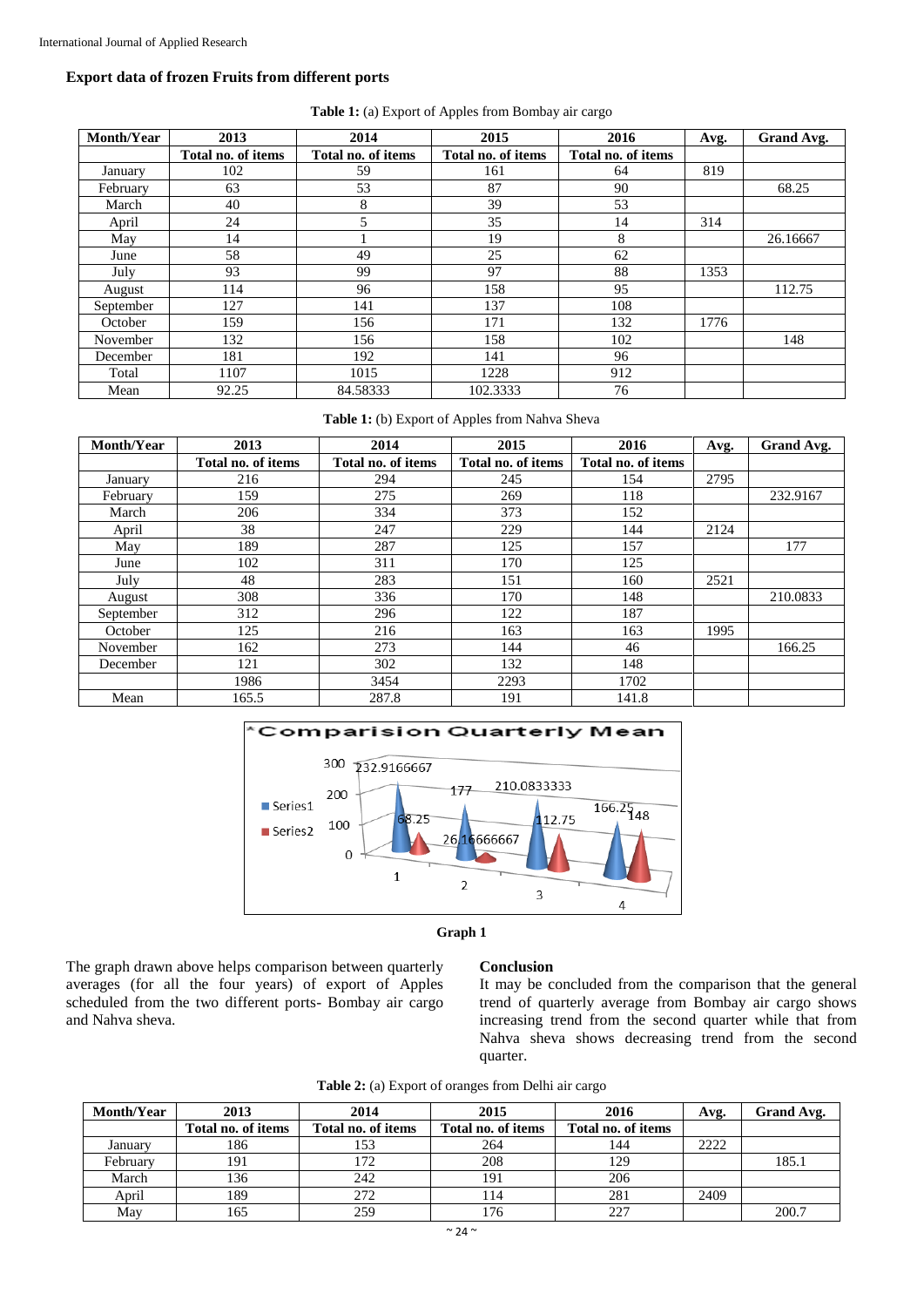#### International Journal of Applied Research

| June      | 158    | 196    | 180    | 192    |      |       |
|-----------|--------|--------|--------|--------|------|-------|
| July      | 136    | 193    | 158    | 156    | 2092 |       |
| August    | 185    | 187    | 163    | 194    |      | 174.3 |
| September | 196    | 205    | 133    | 186    |      |       |
| October   | 163    | 162    | 188    | 104    | 2189 |       |
| November  | 208    | 275    | 178    | 193    |      | 182.4 |
| December  | 129    | 265    | 138    | 186    |      |       |
|           | 2042   | 2581   | 2091   | 2198   |      |       |
| Mean      | 170.16 | 215.08 | 174.25 | 183.16 |      |       |

| <b>Month/Year</b> | 2013               | 2014<br>2015<br>2016                                           |       | Avg. | Grand Avg. |       |
|-------------------|--------------------|----------------------------------------------------------------|-------|------|------------|-------|
|                   | Total no. of items | Total no. of items<br>Total no. of items<br>Total no. of items |       |      |            |       |
| January           | 146                | 183                                                            | 169   | 181  | 2194       |       |
| February          | 178                | 182                                                            | 187   | 183  |            | 182.8 |
| March             | 208                | 178                                                            | 165   | 234  |            |       |
| April             | 183                | 157                                                            | 178   | 173  | 1977       |       |
| May               | 179                | 158                                                            | 166   | 149  |            | 164.7 |
| June              | 110                | 201                                                            | 164   | 159  |            |       |
| July              | 203                | 159                                                            | 127   | 210  | 2084       |       |
| August            | 179                | 144                                                            | 175   | 203  |            | 173.6 |
| September         | 172                | 197                                                            | 144   | 171  |            |       |
| October           | 165                | 172                                                            | 166   | 216  | 1954       |       |
| November          | 183                | 179                                                            | 165   | 107  |            | 162.8 |
| December          | 124                | 183                                                            | 180   | 114  |            |       |
|                   | 2030               | 2093                                                           | 1986  | 2100 |            |       |
| Mean              | 169.16             | 174.41                                                         | 165.5 | 175  |            |       |

**Table 2:** (b) Export of oranges from Bombay air cargo





The graph drawn above helps comparison between quarterly averages (for all the four years) of export of Oranges scheduled from the two different ports- Bombay air cargo and Delhi air cargo

#### **Conclusion**

It may be concluded from the comparison that the general trend of quarterly average from Bombay air cargo shows remains steady while that from Delhi air cargo shows increasing trend towards the last quarters.

#### **Arima Model Introduction**

In the second part of this paper we have applied ARIMA model redesigned by Box and Jenkins (1960) [1]. The basic purpose of application is forecasting over an extended period of time. This is also known as extrapolation. We deal with export data of vegetables from different ports over a period of 4 years. (2013, 2014, 2015 2016) Spreaded over all 12 months of each year. ARIMA model is designed through computer programme assisted by statistical mathematics in such a way that it works on error/ discrepancy between prediction and actual values of the variable over a period of time. One can expect ARIMA model to perform more accurate if the chronological data is Spreaded over a long time interval.

**Fundamentals of ARIMA:** ARIMA model with Box and Jenkins's modified approach has a general form – ARIMA (p, d, q).

Where,

p denotes the order of autoregressive Polynomial q denotes the degree of differencing and r denotes the order of Moving average Polynomial.

Box and Jenkins's approach autocorrelation and partial autocorrelation functions play an important role in two phases; first it identifies and performs diagnostic checking then it is used to forecast over a coming period.

A simple and easy form of the ARIMA model in the case when  $p = q = r = 1$ ; i.e. ARIMA (1, 1, 1) is as follows:

$$
(1 - B) (1 - \emptyset B) Y_t = (1 - \alpha B) \varepsilon_t
$$
 (1)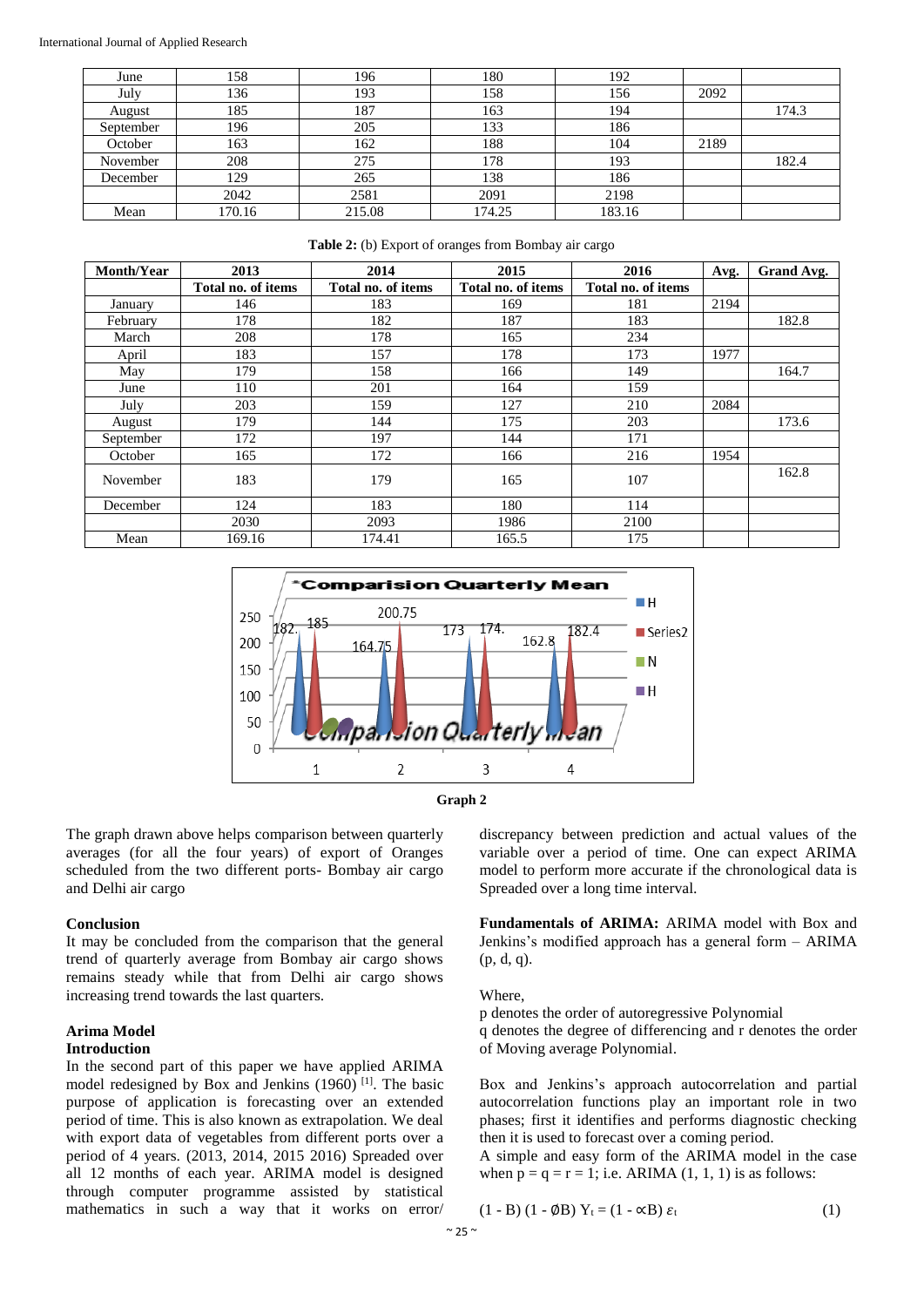### This can be written as

$$
Y_t = (1 + \emptyset) Y_{t-1} - \emptyset Y_{t-2} + \varepsilon_t - \alpha \varepsilon_{t-1}
$$
 (2)

Y is variable corresponding to the historical data and the Forecast can be obtained using the equation (2). The extended forecast can be obtained using recurrence relation.

### **Descriptives**

| <b>Descriptive Statistics</b>                                       |    |     |     |        |        |  |  |  |
|---------------------------------------------------------------------|----|-----|-----|--------|--------|--|--|--|
| Mean<br>Maximum<br>Minimum<br>Std. Deviation                        |    |     |     |        |        |  |  |  |
| Delhi Orange Export                                                 | 48 | 104 | 281 | 185.67 | 42.604 |  |  |  |
| 26.087<br>107<br>48<br>170.79<br>234<br><b>Bombay Orange Export</b> |    |     |     |        |        |  |  |  |
| 48<br>Valid N (listwise)                                            |    |     |     |        |        |  |  |  |

#### **Descriptives**

 $V1 = 2013$ 

| <b>Descriptive Statistics<sup>a</sup></b>    |    |     |     |        |        |  |  |
|----------------------------------------------|----|-----|-----|--------|--------|--|--|
| Minimum<br>Std. Deviation<br>Maximum<br>Mean |    |     |     |        |        |  |  |
| Delhi Orange Export                          | 12 | 129 | 208 | 170.17 | 26.309 |  |  |
| <b>Bombay Orange Export</b>                  | 12 | 110 | 208 | 169.17 | 29.248 |  |  |
| Valid N (Listwise)                           | 12 |     |     |        |        |  |  |
| a. $V1 = 2013$                               |    |     |     |        |        |  |  |

### **V1 = 2014**

| <b>Descriptive Statistics<sup>a</sup></b>                         |            |     |     |        |        |  |  |  |
|-------------------------------------------------------------------|------------|-----|-----|--------|--------|--|--|--|
| <b>Std. Deviation</b><br><b>Minimum</b><br><b>Maximum</b><br>Mean |            |     |     |        |        |  |  |  |
| Delhi Orange Export                                               | 12         | 153 | 275 | 215.08 | 44.970 |  |  |  |
| Bombay Orange Export                                              |            | 144 | 201 | 174.42 | 17.048 |  |  |  |
| Valid N (listwise)                                                | $\sqrt{2}$ |     |     |        |        |  |  |  |
| a. $V1 = 2014$                                                    |            |     |     |        |        |  |  |  |

### **V1 = 2015**

| <b>Descriptive Statistics</b> <sup>a</sup>                        |     |     |        |        |  |  |  |  |
|-------------------------------------------------------------------|-----|-----|--------|--------|--|--|--|--|
| Mean<br><b>Minimum</b><br><b>Std. Deviation</b><br><b>Maximum</b> |     |     |        |        |  |  |  |  |
|                                                                   | 114 | 264 | 174.25 | 39.022 |  |  |  |  |
|                                                                   | 127 | 187 | 165.50 | 16.178 |  |  |  |  |
| Valid N (listwise)                                                |     |     |        |        |  |  |  |  |
|                                                                   |     |     |        |        |  |  |  |  |

a.  $V1 = 2015$ 

### **V1 = 2016**

| <b>Descriptive Statistics<sup>a</sup></b>    |                                      |  |  |  |  |  |  |  |
|----------------------------------------------|--------------------------------------|--|--|--|--|--|--|--|
| Minimum<br>Maximum<br>Std. Deviation<br>Mean |                                      |  |  |  |  |  |  |  |
| Delhi Orange Export                          | 183.17<br>104<br>281<br>12<br>46.511 |  |  |  |  |  |  |  |
| <b>Bombay Orange Export</b>                  | 107<br>174.08<br>234<br>37.951       |  |  |  |  |  |  |  |
| 12<br>Valid N (listwise)                     |                                      |  |  |  |  |  |  |  |

a.  $V1 = 2016$ 

| <b>One-way ANOVA</b>                              |                       |           |    |          |       |  |  |  |  |  |  |
|---------------------------------------------------|-----------------------|-----------|----|----------|-------|--|--|--|--|--|--|
| <b>Sum of Squares</b><br>df<br><b>Mean Square</b> |                       |           |    |          |       |  |  |  |  |  |  |
|                                                   | <b>Between Groups</b> | 14906.167 |    | 4968.722 | 3.105 |  |  |  |  |  |  |
| Delhi Orange Export                               | Within Groups         | 70404.500 | 44 | 1600.102 |       |  |  |  |  |  |  |
|                                                   | Total                 | 85310.667 | 47 |          |       |  |  |  |  |  |  |
|                                                   | <b>Between Groups</b> | 655.417   |    | 218.472  | .307  |  |  |  |  |  |  |
| <b>Bombay Orange Export</b>                       | Within Groups         | 31328.500 | 44 | 712.011  |       |  |  |  |  |  |  |
|                                                   | Total                 | 31983.917 | 47 |          |       |  |  |  |  |  |  |

| <b>ANOVA</b>                |                       |      |  |  |  |  |  |
|-----------------------------|-----------------------|------|--|--|--|--|--|
|                             |                       | Sig. |  |  |  |  |  |
|                             | <b>Between Groups</b> | .036 |  |  |  |  |  |
| Delhi Orange Export         | Within Groupsz        |      |  |  |  |  |  |
|                             | Total                 |      |  |  |  |  |  |
|                             | Between Groups        | .820 |  |  |  |  |  |
| <b>Bombay Orange Export</b> | Within Groups         |      |  |  |  |  |  |
|                             | Total                 |      |  |  |  |  |  |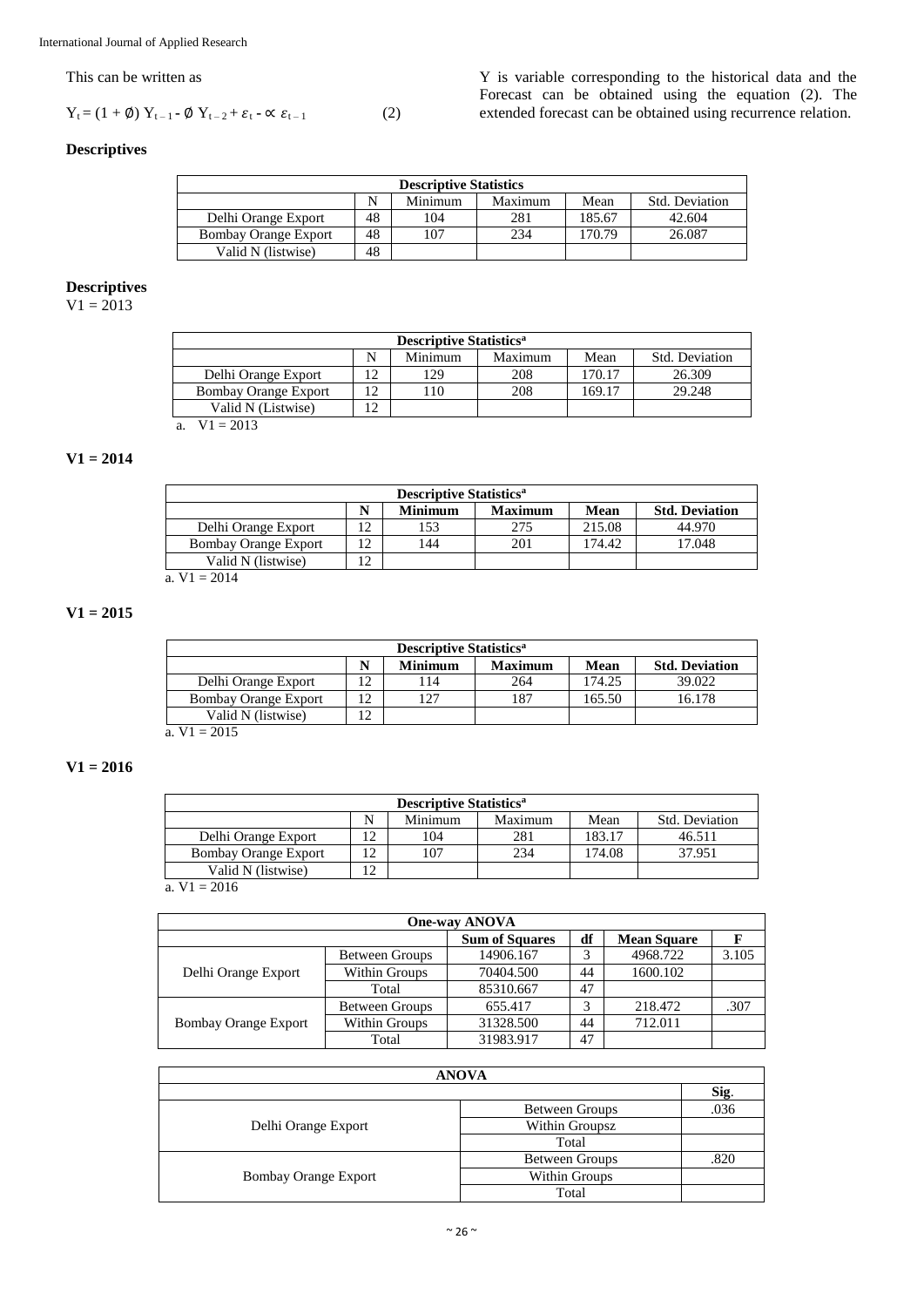### **Post Hoc Tests**

| <b>Multiple Comparisons</b> |            |        |                       |            |       |                         |  |  |  |  |
|-----------------------------|------------|--------|-----------------------|------------|-------|-------------------------|--|--|--|--|
|                             | Bonferroni |        |                       |            |       |                         |  |  |  |  |
|                             |            |        |                       | Std. Error |       | 95% Confidence Interval |  |  |  |  |
| Dependent Variable          | (I) VI     | (J) V1 | Mean Difference (I-J) |            | Sig.  | Lower Bound             |  |  |  |  |
|                             |            | 2014   | $-44.917$             | 16.330     | .052  | $-90.03$                |  |  |  |  |
|                             | 2013       | 2015   | $-4.083$              | 16.330     | 1.000 | $-49.20$                |  |  |  |  |
|                             |            | 2016   | $-13.000$             | 16.330     | 1.000 | $-58.12$                |  |  |  |  |
|                             |            | 2013   | 44.917                | 16.330     | .052  | $-.20$                  |  |  |  |  |
|                             | 2014       | 2015   | 40.833                | 16.330     | .097  | $-4.28$                 |  |  |  |  |
|                             |            | 2016   | 31.917                | 16.330     | .342  | $-13.20$                |  |  |  |  |
| Delhi Orange Export         |            | 2013   | 4.083                 | 16.330     | 1.000 | $-41.03$                |  |  |  |  |
|                             | 2015       | 2014   | $-40.833$             | 16.330     | .097  | $-85.95$                |  |  |  |  |
|                             |            | 2016   | $-8.917$              | 16.330     | 1.000 | $-54.03$                |  |  |  |  |
|                             |            | 2013   | 13.000                | 16.330     | 1.000 | $-32.12$                |  |  |  |  |
|                             | 2016       | 2014   | $-31.917$             | 16.330     | .342  | $-77.03$                |  |  |  |  |
|                             |            | 2015   | 8.917                 | 16.330     | 1.000 | $-36.20$                |  |  |  |  |
|                             |            | 2014   | $-5.250$              | 10.894     | 1.000 | $-35.35$                |  |  |  |  |
|                             | 2013       | 2015   | 3.667                 | 10.894     | 1.000 | $-26.43$                |  |  |  |  |
|                             |            | 2016   | $-4.917$              | 10.894     | 1.000 | $-35.01$                |  |  |  |  |
|                             |            | 2013   | 5.250                 | 10.894     | 1.000 | $-24.85$                |  |  |  |  |
|                             | 2014       | 2015   | 8.917                 | 10.894     | 1.000 | $-21.18$                |  |  |  |  |
|                             |            | 2016   | .333                  | 10.894     | 1.000 | $-29.76$                |  |  |  |  |
| <b>Bombay Orange Export</b> |            | 2013   | $-3.667$              | 10.894     | 1.000 | $-33.76$                |  |  |  |  |
|                             | 2015       | 2014   | $-8.917$              | 10.894     | 1.000 | $-39.01$                |  |  |  |  |
|                             |            | 2016   | $-8.583$              | 10.894     | 1.000 | $-38.68$                |  |  |  |  |
|                             |            | 2013   | 4.917                 | 10.894     | 1.000 | $-25.18$                |  |  |  |  |
|                             | 2016       | 2014   | $-.333$               | 10.894     | 1.000 | $-30.43$                |  |  |  |  |
|                             |            | 2015   | 8.583                 | 10.894     | 1.000 | $-21.51$                |  |  |  |  |

| <b>Multiple Comparisons</b> |          |          |                         |  |  |  |  |  |  |
|-----------------------------|----------|----------|-------------------------|--|--|--|--|--|--|
| Bonferroni                  |          |          |                         |  |  |  |  |  |  |
|                             |          |          | 95% Confidence Interval |  |  |  |  |  |  |
| Dependent Variable          | $(I)$ V1 | $(J)$ V1 | <b>Upper Bound</b>      |  |  |  |  |  |  |
|                             |          | 2014     | .20                     |  |  |  |  |  |  |
|                             | 2013     | 2015     | 41.03                   |  |  |  |  |  |  |
|                             |          | 2016     | 32.12                   |  |  |  |  |  |  |
|                             |          | 2013     | 90.03                   |  |  |  |  |  |  |
|                             | 2014     | 2015     | 85.95                   |  |  |  |  |  |  |
|                             |          | 2016     | 77.03                   |  |  |  |  |  |  |
| Delhi Orange Export         |          | 2013     | 49.20                   |  |  |  |  |  |  |
|                             | 2015     | 2014     | 4.28                    |  |  |  |  |  |  |
|                             |          | 2016     | 36.20                   |  |  |  |  |  |  |
|                             |          | 2013     | 58.12                   |  |  |  |  |  |  |
|                             | 2016     | 2014     | 13.20                   |  |  |  |  |  |  |
|                             |          | 2015     | 54.03                   |  |  |  |  |  |  |
|                             |          | 2014     | 24.85                   |  |  |  |  |  |  |
|                             | 2013     | 2015     | 33.76                   |  |  |  |  |  |  |
|                             |          | 2016     | 25.18                   |  |  |  |  |  |  |
|                             |          | 2013     | 35.35                   |  |  |  |  |  |  |
|                             | 2014     | 2015     | 39.01                   |  |  |  |  |  |  |
| <b>Bombay Orange Export</b> |          | 2016     | 30.43                   |  |  |  |  |  |  |
|                             |          | 2013     | 26.43                   |  |  |  |  |  |  |
|                             | 2015     | 2014     | 21.18                   |  |  |  |  |  |  |
|                             |          | 2016     | 21.51                   |  |  |  |  |  |  |
|                             |          | 2013     | 35.01                   |  |  |  |  |  |  |
|                             | 2016     | 2014     | 29.76                   |  |  |  |  |  |  |
|                             |          | 2015     | 38.68                   |  |  |  |  |  |  |

### **Time Series Modeller**

| <b>Model Description</b> |                     |       |                   |  |  |  |  |
|--------------------------|---------------------|-------|-------------------|--|--|--|--|
|                          |                     |       | <b>Model Type</b> |  |  |  |  |
| Model ID                 | Delhi Orange Export | Model | ARIMA(1.0.0)      |  |  |  |  |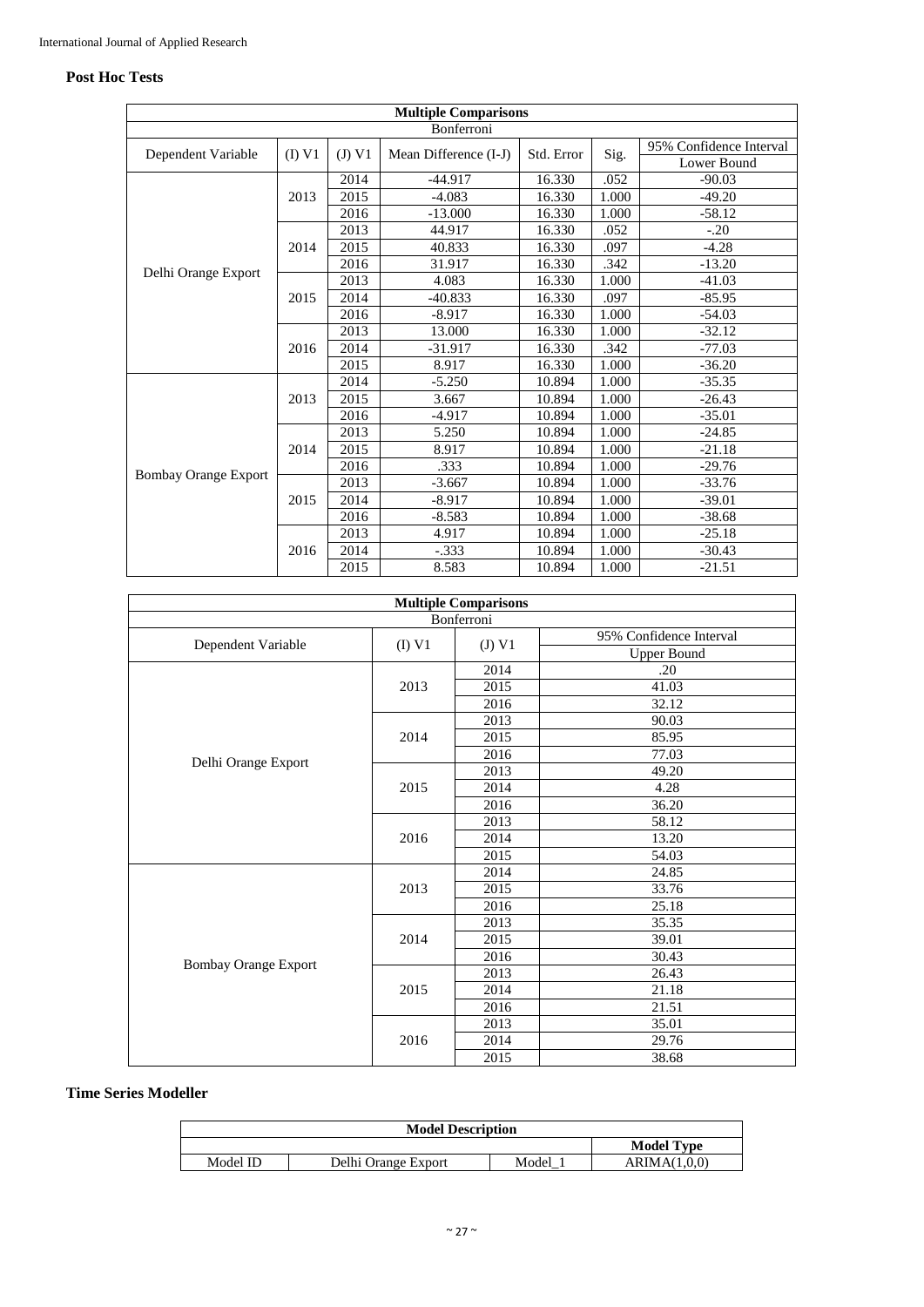### **Model Summary**

| <b>Model Fit</b>            |        |         |                |                |        |                   |        |  |  |  |
|-----------------------------|--------|---------|----------------|----------------|--------|-------------------|--------|--|--|--|
|                             | Mean   | SЕ      | <b>Minimum</b> | <b>Maximum</b> |        | <b>Percentile</b> |        |  |  |  |
| <b>Fit Statistic</b>        |        |         |                |                |        | 10                | 25     |  |  |  |
| <b>Stationary R-squared</b> | .183   | $\cdot$ | .183           | .183           | .183   | .183              | .183   |  |  |  |
| R-squared                   | .183   | $\cdot$ | .183           | .183           | .183   | .183              | .183   |  |  |  |
| <b>RMSE</b>                 | 38.925 | $\cdot$ | 38.925         | 38.925         | 38.925 | 38.925            | 38.925 |  |  |  |
| <b>MAPE</b>                 | 16.975 | $\cdot$ | 16.975         | 16.975         | 16.975 | 16.975            | 16.975 |  |  |  |
| <b>MaxAPE</b>               | 78.665 | $\cdot$ | 78.665         | 78.665         | 78.665 | 78.665            | 78.665 |  |  |  |
| <b>MAE</b>                  | 29.232 | $\cdot$ | 29.232         | 29.232         | 29.232 | 29.232            | 29.232 |  |  |  |
| MaxAE                       | 99.250 | $\cdot$ | 99.250         | 99.250         | 99.250 | 99.250            | 99.250 |  |  |  |
| Normalized BIC              | 7.485  | ٠       | 7.485          | 7.485          | 7.485  | 7.485             | 7.485  |  |  |  |

| <b>Model Fit</b>            |        |            |        |        |  |  |  |  |  |
|-----------------------------|--------|------------|--------|--------|--|--|--|--|--|
| <b>Fit Statistic</b>        |        | Percentile |        |        |  |  |  |  |  |
|                             | 50     | 75         | 90     | 95     |  |  |  |  |  |
| <b>Stationary R-squared</b> | .183   | .183       | .183   | .183   |  |  |  |  |  |
| R-squared                   | .183   | .183       | .183   | .183   |  |  |  |  |  |
| <b>RMSE</b>                 | 38.925 | 38.925     | 38.925 | 38.925 |  |  |  |  |  |
| <b>MAPE</b>                 | 16.975 | 16.975     | 16.975 | 16.975 |  |  |  |  |  |
| <b>MaxAPE</b>               | 78.665 | 78.665     | 78.665 | 78.665 |  |  |  |  |  |
| <b>MAE</b>                  | 29.232 | 29.232     | 29.232 | 29.232 |  |  |  |  |  |
| MaxAE                       | 99.250 | 99.250     | 99.250 | 99.250 |  |  |  |  |  |
| Normalized BIC              | 7.485  | 7.485      | 7.485  | 7.485  |  |  |  |  |  |

| <b>Model Statistics</b>        |            |                          |                    |  |      |  |  |  |  |
|--------------------------------|------------|--------------------------|--------------------|--|------|--|--|--|--|
| Model                          | Number of  | Model Fit<br>statistics  | Ljung-Box Q(18)    |  |      |  |  |  |  |
|                                | Predictors | Stationary R-<br>squared | Statistics DF Sig. |  |      |  |  |  |  |
| Delhi Orange<br>Export-Model 1 |            | .183                     | 14.442             |  | .636 |  |  |  |  |

| <b>ARIMA Model Parameters</b>  |                  |                     |  |     |                    |  |  |  |  |  |
|--------------------------------|------------------|---------------------|--|-----|--------------------|--|--|--|--|--|
|                                |                  |                     |  |     | Estimate           |  |  |  |  |  |
|                                | Delhi            | No                  |  |     | Constant   185.676 |  |  |  |  |  |
| Delhi Orange<br>Export-Model 1 | Orange<br>Export | Transformation   AR |  | Lag | .419               |  |  |  |  |  |

|                                |                  | <b>Model Statistics</b> |    |     |                |  |
|--------------------------------|------------------|-------------------------|----|-----|----------------|--|
| Model                          |                  | Number of Outliers      |    |     |                |  |
| Delhi Orange Export-Model_1    |                  |                         |    |     |                |  |
| <b>ARIMA Model Parameters</b>  |                  |                         |    |     |                |  |
|                                |                  |                         |    |     | SE.            |  |
|                                | Delhi            | No                      |    |     | Constant 9.532 |  |
| Delhi Orange<br>Export-Model_1 | Orange<br>Export | Transformation          | AR | Lag | .133           |  |

| <b>ARIMA Model Parameters</b>  |                  |                   |  |     |                 |  |  |  |  |  |
|--------------------------------|------------------|-------------------|--|-----|-----------------|--|--|--|--|--|
|                                |                  |                   |  |     |                 |  |  |  |  |  |
|                                | Delhi            | N٥                |  |     | Constant 19.479 |  |  |  |  |  |
| Delhi Orange<br>Export-Model_1 | Orange<br>Export | Transformation AR |  | Lag | 3.146           |  |  |  |  |  |

| <b>ARIMA Model Parameters</b> |              |                                   |  |          |  |  |  |  |  |
|-------------------------------|--------------|-----------------------------------|--|----------|--|--|--|--|--|
|                               |              |                                   |  |          |  |  |  |  |  |
| Delhi Orange                  | Delhi Orange | No                                |  | Constant |  |  |  |  |  |
| Export-Model_1                | Export       | Transformation   AR   Lag 1   003 |  |          |  |  |  |  |  |

| <b>Forecast</b>                |            |     |     |     |     |     |  |  |  |  |
|--------------------------------|------------|-----|-----|-----|-----|-----|--|--|--|--|
| Model                          |            | 49  | 50  | 51  | 52  | 53  |  |  |  |  |
| Delhi Orange<br>Export-Model_1 | Forecast   | 186 | 186 | 186 | 186 | 186 |  |  |  |  |
|                                | <b>UCL</b> | 264 | 271 |     | 272 | 272 |  |  |  |  |
|                                | LCI        | 107 |     | 100 | 99  | 99  |  |  |  |  |

| Forecast       |          |     |     |     |     |     |  |  |  |  |
|----------------|----------|-----|-----|-----|-----|-----|--|--|--|--|
| Model          |          | 54  | 55  | 56  | 57  | 58  |  |  |  |  |
| Delhi Orange   | Forecast | 186 | 186 | 186 | 186 | 186 |  |  |  |  |
|                | UCL      | 272 | 272 |     | 272 |     |  |  |  |  |
| Export-Model_1 | LCL.     | 99  | 99  | 99  | 99  | 99  |  |  |  |  |

| <b>Forecast</b>             |          |     |     |  |  |  |
|-----------------------------|----------|-----|-----|--|--|--|
| Model                       |          | 59  | 60  |  |  |  |
| Delhi Orange Export-Model_1 | Forecast | 186 | 186 |  |  |  |
|                             | UCL      |     |     |  |  |  |
|                             |          | 99  | 99  |  |  |  |

For each model, forecasts start after the last non-missing in the range of the requested estimation period, and end at the last period for which non-missing values of all the predictors are available or at the end date of the requested forecast period, whichever is earlier.

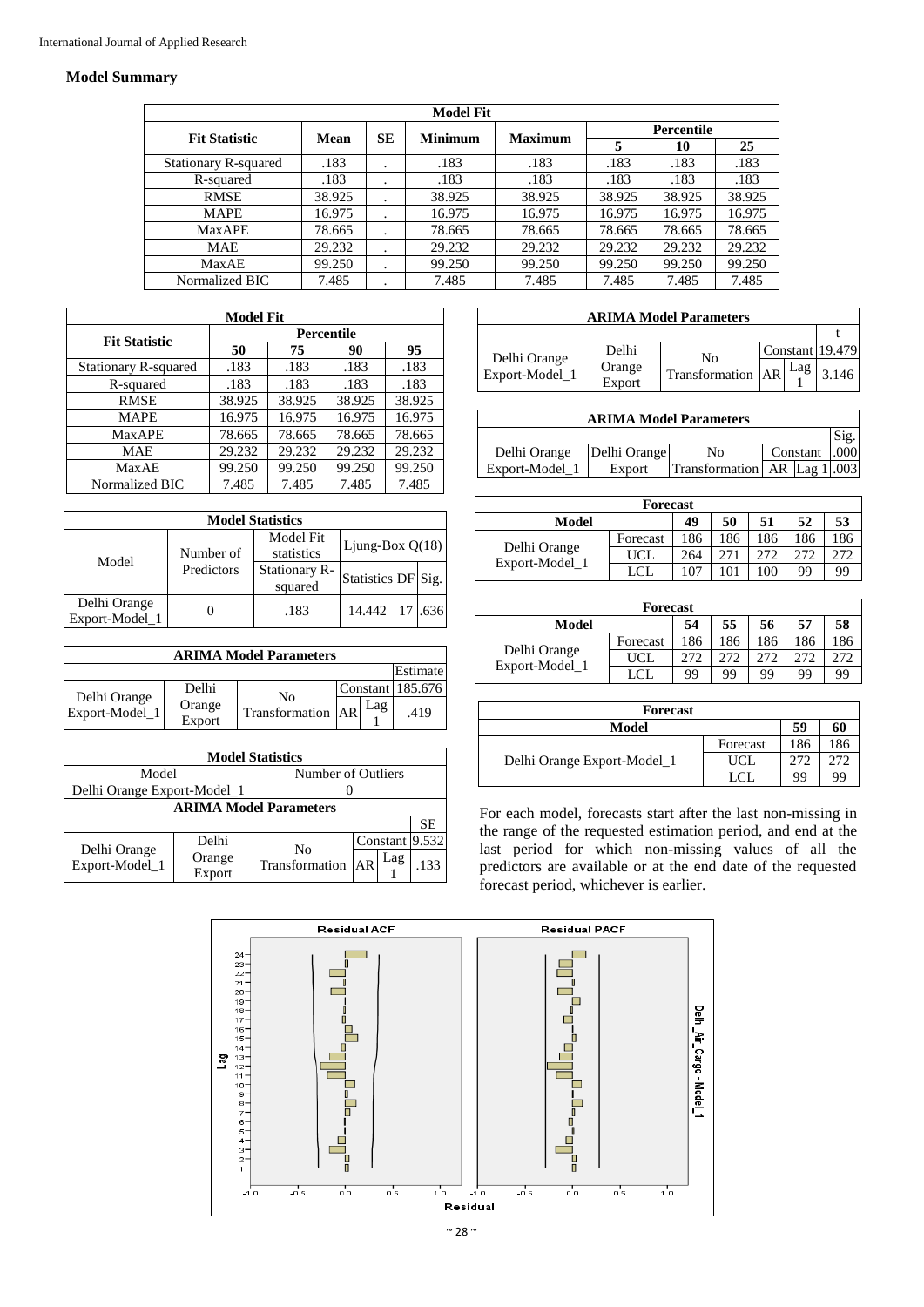

### **Time Series Modeler**

| <b>Model Description</b> |                             |       |              |  |  |
|--------------------------|-----------------------------|-------|--------------|--|--|
| Model Type               |                             |       |              |  |  |
| Model ID                 | <b>Bombay Orange Export</b> | Model | ARIMA(0,0,0) |  |  |

### **Model Summary**

| <b>Model Fit</b>            |            |           |                                  |            |            |                   |
|-----------------------------|------------|-----------|----------------------------------|------------|------------|-------------------|
| <b>Fit Statistic</b>        |            |           | <b>Minimum</b><br><b>Maximum</b> |            |            | <b>Percentile</b> |
|                             | Mean       | SЕ        |                                  |            |            | 10                |
| <b>Stationary R-squared</b> | 2.554E-015 | $\cdot$   | 2.554E-015                       | 2.554E-015 | 2.554E-015 | 2.554E-015        |
| R-squared                   | 2.554E-015 |           | 2.554E-015                       | 2.554E-015 | 2.554E-015 | 2.554E-015        |
| <b>RMSE</b>                 | 26.087     | $\cdot$   | 26.087                           | 26.087     | 26.087     | 26.087            |
| <b>MAPE</b>                 | 12.274     | $\cdot$   | 12.274                           | 12.274     | 12.274     | 12.274            |
| <b>Max APE</b>              | 59.618     | $\bullet$ | 59.618                           | 59.618     | 59.618     | 59.618            |
| <b>MAE</b>                  | 19.076     | $\cdot$   | 19.076                           | 19.076     | 19.076     | 19.076            |
| MaxAE                       | 63.792     | $\bullet$ | 63.792                           | 63.792     | 63.792     | 63.792            |
| Normalized BIC              | 6.603      |           | 6.603                            | 6.603      | 6.603      | 6.603             |

|                             |            | <b>Model Fit</b> |            |            |            |
|-----------------------------|------------|------------------|------------|------------|------------|
| <b>Fit Statistic</b>        |            |                  | Percentile |            |            |
|                             | 25         | 50               | 75         | 90         | 95         |
| <b>Stationary R-squared</b> | 2.554E-015 | 2.554E-015       | 2.554E-015 | 2.554E-015 | 2.554E-015 |
| R-squared                   | 2.554E-015 | 2.554E-015       | 2.554E-015 | 2.554E-015 | 2.554E-015 |
| <b>RMSE</b>                 | 26.087     | 26.087           | 26.087     | 26.087     | 26.087     |
| <b>MAPE</b>                 | 12.274     | 12.274           | 12.274     | 12.274     | 12.274     |
| <b>Max APE</b>              | 59.618     | 59.618           | 59.618     | 59.618     | 59.618     |
| <b>MAE</b>                  | 19.076     | 19.076           | 19.076     | 19.076     | 19.076     |
| MaxAE                       | 63.792     | 63.792           | 63.792     | 63.792     | 63.792     |
| Normalized BIC              | 6.603      | 6.603            | 6.603      | 6.603      | 6.603      |
|                             |            |                  |            |            |            |

| <b>Model Statistics</b>              |                             |                             |                   |      |      |  |  |
|--------------------------------------|-----------------------------|-----------------------------|-------------------|------|------|--|--|
|                                      |                             | <b>Model Fit statistics</b> | Liung-Box $O(18)$ |      |      |  |  |
| <b>Number of Predictors</b><br>Model | <b>Stationary R-squared</b> | <b>Statistics</b>           | DF                | Sig. |      |  |  |
| Bombay Orange Export-Model 1         |                             | 2.554E-015                  | 13.893            | 18   | .736 |  |  |

| <b>Model Statistics</b>      |                    |
|------------------------------|--------------------|
| *Model                       | Number of Outliers |
| Bombay Orange Export-Model_1 |                    |

| <b>ARIMA Model Parameters</b> |        |                      |  |                  |  |  |
|-------------------------------|--------|----------------------|--|------------------|--|--|
|                               |        |                      |  | <b>Estimate</b>  |  |  |
| Bombay                        | Bombay |                      |  |                  |  |  |
| Orange Export-                | Orange | No<br>Transformation |  | Constant 170.792 |  |  |
| Model                         | Export |                      |  |                  |  |  |

| <b>ARIMA Model Parameters</b>          |                            |                      |                |  |  |  |  |
|----------------------------------------|----------------------------|----------------------|----------------|--|--|--|--|
|                                        |                            |                      |                |  |  |  |  |
| <b>Bombay Orange</b><br>Export-Model_1 | Bombay<br>Orange<br>Export | No<br>Transformation | Constant 3.765 |  |  |  |  |

| <b>ARIMA Model Parameters</b>               |        |    |                     |  |  |  |
|---------------------------------------------|--------|----|---------------------|--|--|--|
|                                             |        |    |                     |  |  |  |
| <b>Bombay Orange</b>                        | Bombay | No | Constant $ 45.360 $ |  |  |  |
| Export-Model_1 Orange Export Transformation |        |    |                     |  |  |  |

| <b>ARIMA Model Parameters</b> |                              |    |              |  |  |  |
|-------------------------------|------------------------------|----|--------------|--|--|--|
|                               |                              |    |              |  |  |  |
| <b>Bombay Orange</b>          | Bombay                       | No | Constant 000 |  |  |  |
| Export-Model_1 '              | Orange Export Transformation |    |              |  |  |  |

Now, on the basis of application of ARIMA model, we have two important points with us.

1 Results of first and second order averages and those derived from application of ANOVA are shown in above